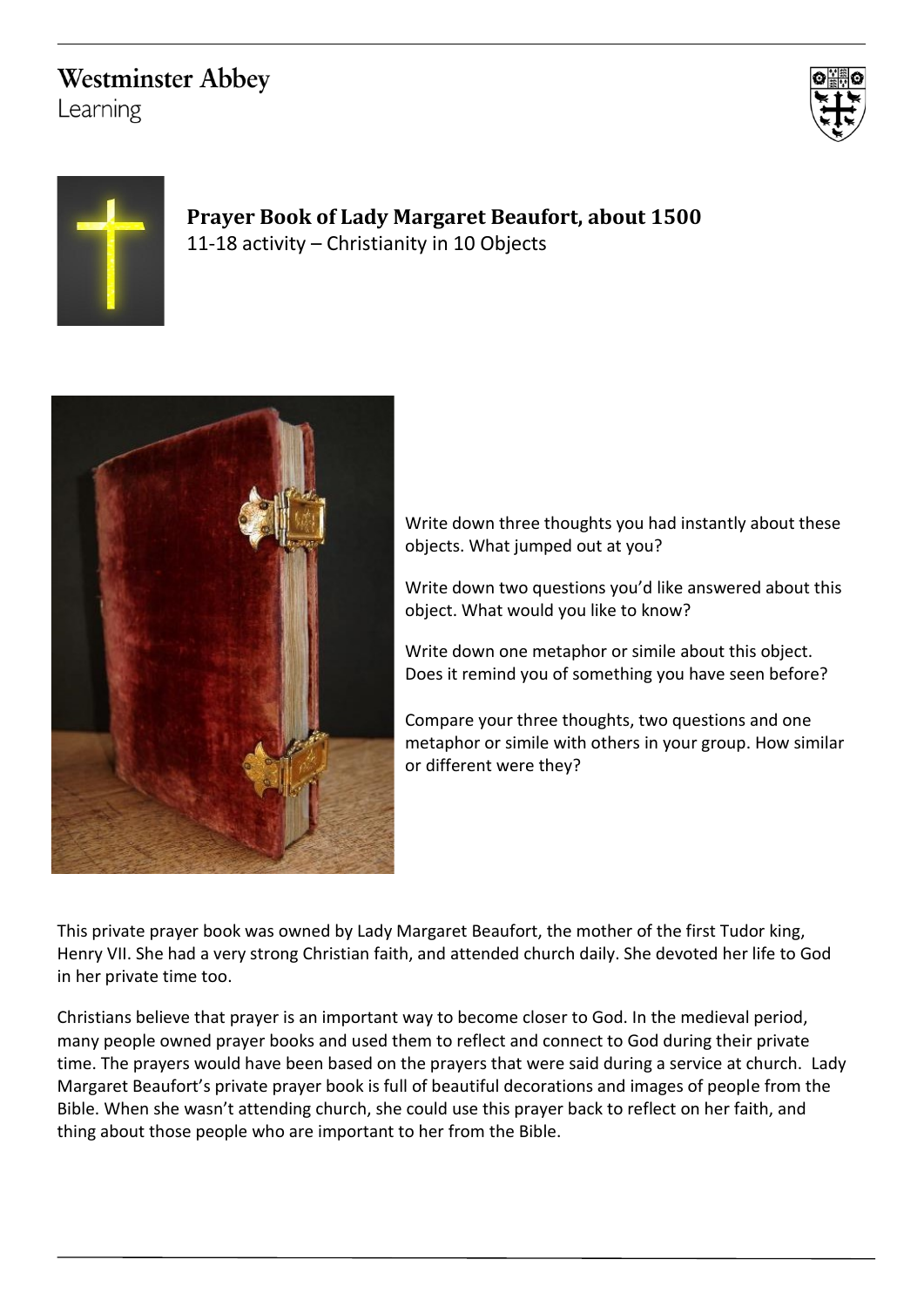#### **Talk with others**

We live in a world where lots of us share our lives on public platforms such as social media. The line between the public and personal is often blurred. Think about or discuss with others the benefits of personal spaces and private matters? Why do famous people sometimes reject publicity in their everyday lives? How much do you share or keep private? How selective are you about who you share your personal story with? How do you spend time with yourself? How comfortable are you being alone?



#### **Activity: Regular writing challenge**

Lady Margaret Beaufort's private prayer book may have been used for private prayer and guidance. Whatever you believe, it can be helpful to make time to reflect on our lives and choices. Set yourself the challenge to make time to engage with your thoughts and inner life every day for a week or a month.

- 1. You will need a plain notebook.
- 2. Decorate the notebook, however big or small it is. Personalise the book so it is your own and brings you joy when you pick it up. You may just use writing or drawing but you might include photographs or cuttings.
- 3. On the first page of the notebook very briefly note some facts about your life: where you live, your age, who you are, what makes you *you* and perhaps some goals.
- 4. Over the week or month, pick up your notebook each morning and write three pages of unedited free thinking into the notepad. Try to follow these tips:
	- Do not read back what you have written.
	- Do not question what you are writing.
	- You must write three pages even if you have nothing left to say, fill the blank pages.
	- As you are writing, check that you are being honest and not writing for an imagined public audience.
- 5. At the end of the week or month, very briefly note some facts about your life: where you live, your age, who you are, what makes you *you* and perhaps some goals.